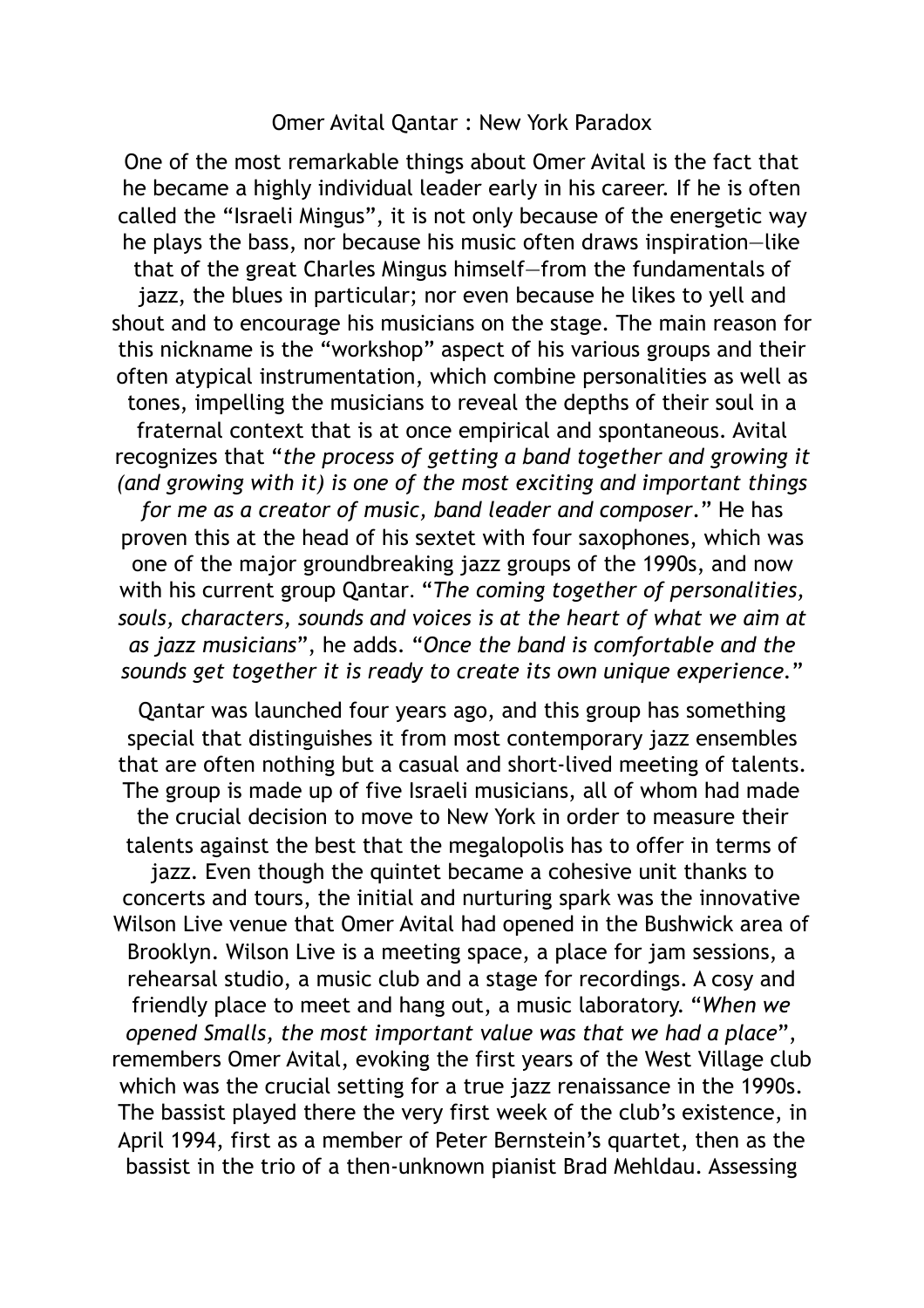how beneficial Smalls had been for his entire generation, one that included musicians such as Kurt Rosenwinkel, Jason Lindner, Mark Turner and Guillermo Klein, and for which it had a haven for apprenticeship, sharing, creativity, a fruitful exchange between generations, a place for cohabitation between nationalities and styles, Omer Avital threw himself into launching Wilson Live, with the goal of "*a creative home for musicians in Brooklyn*", in order to infuse twentyfive years later something of that special positive energy that Smalls had when it opened.

Qantar effortlessly found a place for itself in this new creative setting, its members soon turning the space into a second home, a place for sharing Turkish coffee, communal meals, all the joys and pains of five Israeli expatriates living in New York. "*Qantar is like a gang. I don't have a band, I have Qantar*", says Avital with unfeigned enthusiasm about the group whose musicians are all younger than he is, and "*were born when I was at Smalls and grew up listening to my records*". In addition to attesting to the fertility of Israel's contribution to contemporary jazz—with so many highly talented musicians now on the scene—Qantar is also an example of Omer Avital's truly inspirational role. Along with his compatriot Avishai Cohen, he was one of the precursors of the impressive current wave of musicians including the Anat and Avishai Cohen, Eli Degibri, Shai Maestro, Yotam Silberstein, Or Bareket and Yonathan Avishai, among others…

Recorded live and unedited, *New York Paradox* is Qantar's second album. The group includes the pianist Eden Ladin, drummer Ofri Nehemya and saxophonists Alexander Levin and Asaf Yuria. From the very first notes, what is striking is the way Qantar sounds like a band. The density of its tone illustrates a shared history, but this radiates much more profoundly in the music itself as it unfolds collectively. "*For this band, we don't use charts but rather learn the music by heart and create the arrangements on the spot, organically. For me as composerarranger, this is the best way to work since you get the best results when the musicians can tailor their parts to the music*", explains the bassist, who seems to have combined in this group all of the influences that have given added strength to his music, hard bop in particular, whose warm expressiveness illuminates it. If Qantar sometimes sounds like a Mediterranean version of Art Blakey's Jazz Messengers, this is because it is connected to the cohesive spirit that characterized the key versions of the drummer's legendary group. The same love of swing